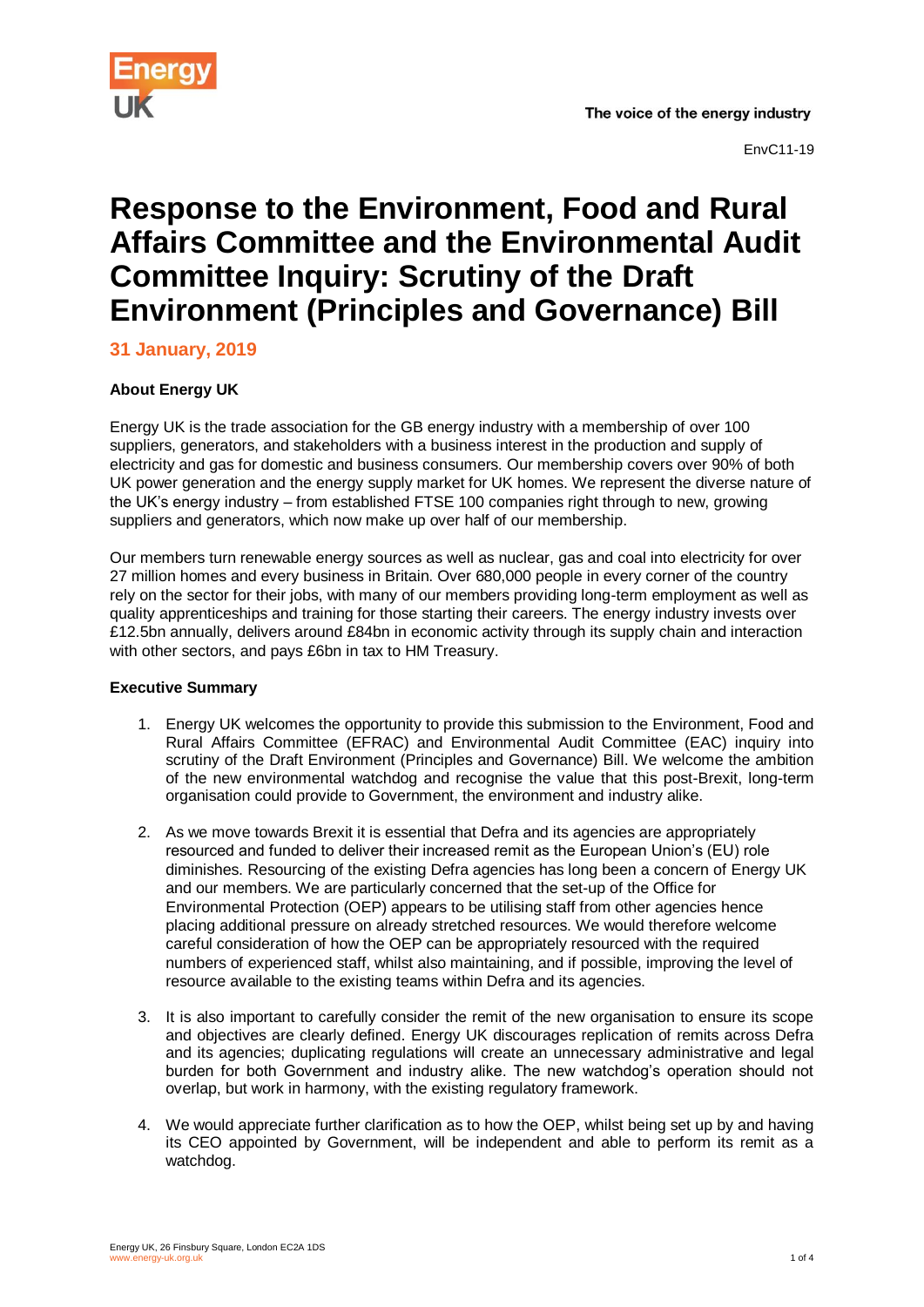- 5. Energy UK would ask that risk-based regulation and proportional action be added to the set of environmental principles so as to avoid onerous obligations being placed on operators for little or no environmental benefit in practice.
- 6. There is also uncertainty as to the intentions of the devolved administrations for their own environmental policies, post Brexit. We would therefore welcome efforts from the UK Government and devolved administrations to work together to ensure a level of consistency on environmental policies and enforcement across the UK.
- 7. We would be happy to discuss any of the points made in further detail with the Environment, Food and Rural Affairs Select Committee or the Environmental Audit Committee if this is considered to be beneficial.
- 8. Should you have any questions regarding this consultation response then please do not hesitate to get in touch.

We can confirm that this response may be published on the Parliamentary website.

### **Response to Questions**

#### **Q1 Does the proposed constitution of the oversight body provide it with enough independence to scrutinise the Government?**

9. It will be important the OEP acts objectively, impartially, proportionately, and transparently as stated in the Bill, but the mechanisms for this will need to be set out clearly to show that there is clear distinction between the OEP and Government, especially as the appointment of the CEO and members will be undertaken by Government. We therefore welcome the commitment of S.12.2 and 3 requiring the OEP to set this out in a clear strategy and suggest that consultation on the draft strategy will be important.

#### **Q2 Does the proposed oversight body have the appropriate powers to take 'proportionate enforcement action'?**

10. Our members consider that the new body should have legal power equal to that of the EU institutions it is replacing. As such, the body should have the ability to take Government to court, in the same way that the European Commission can refer an offending Member State to the Court of Justice of the European Union (CJEU).

#### **Q3 Are there any conflicts of interest or overlap with existing government bodies?**

- 11. Until there is greater detail about the way in which the OEP will operate and at what point it will become involved, it is not possible to give a view on this question. This will only be possible with clear terms of reference on operating procedures from public authorities as well as the complaints procedures referred to in question 2 above.
- 12. Energy UK notes that article 17(3) of the Bill adopts a definition of "public authority" that is any "person carrying out any function of a public nature that is not a devolved function". This wide definition means that companies such as those in the energy sector could be subject to legal action by the proposed OEP.
- 13. Such companies are already regulated via bespoke environmental permits that are legally enforceable by the Environment Agency so the proposal must be such as not to create additional, and possibly conflicting, enforcement or complaint investigation powers by the OEP. Furthermore, there are private energy companies that solely generate electricity for sale in the wholesale market which is unrelated to public services.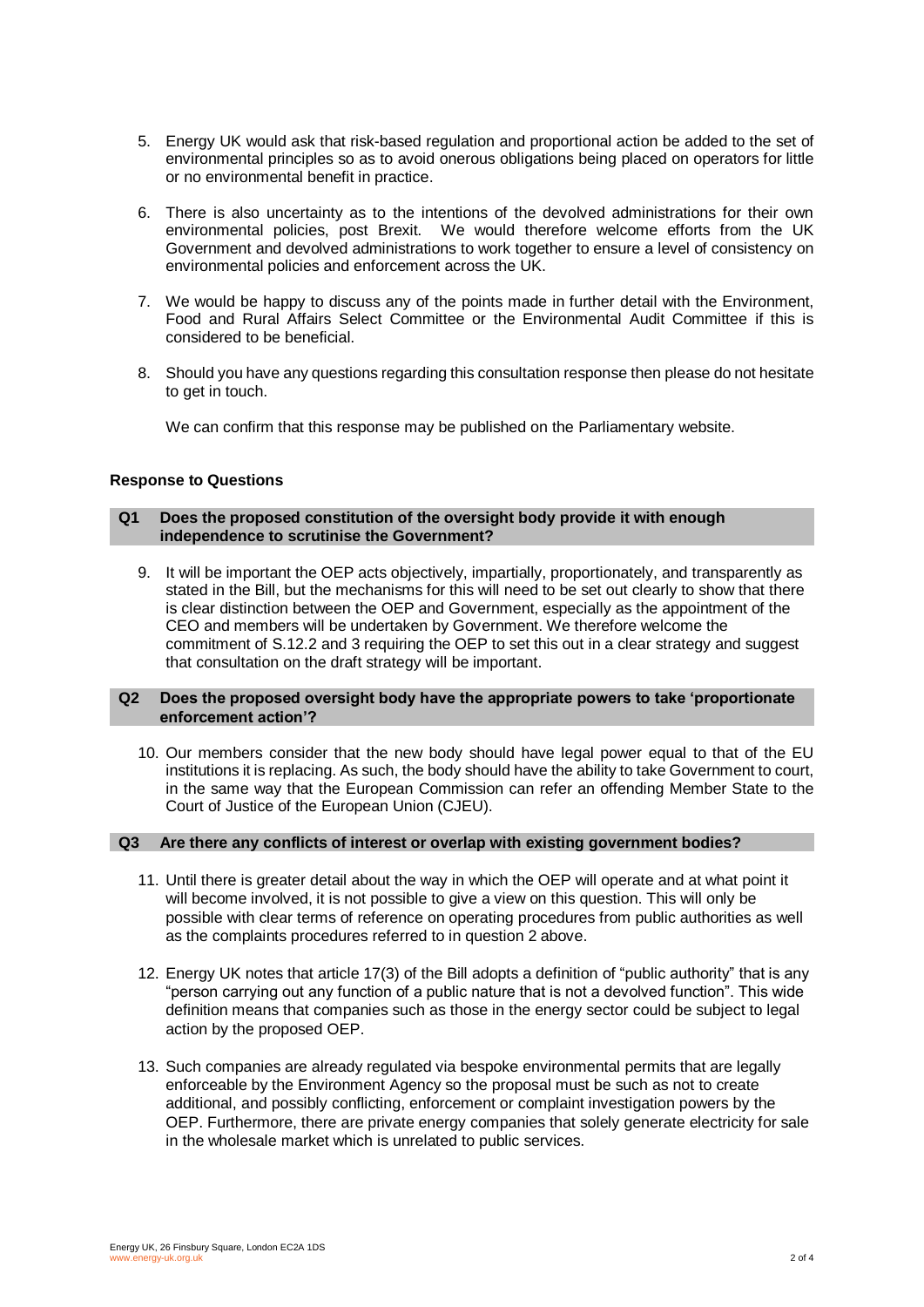14. In order to avoid unnecessary duplication, Energy UK strongly considers that private undertakings providing energy services should be expressly excluded from being regarded as 'public authorities' in the meaning of article 17(3) of the Bill.

#### **Q4 As drafted are the principles legally enforceable? What will need to be included in the National Policy Statement to interpret the application of the principles?**

- 15. Many industry sectors (including the energy sector) have previously faced challenges from *dis*proportionate environmental regulation, in which very onerous obligations are placed on an operator for little or no environmental benefit in practice. These issues often arise from a mechanical and simplistic application of environmental principles in decisions on regulation and planning, without sufficient account being taken of context, proportionality or costs and benefits.
- 16. Examples of this include the: implementation of the EU Eel Regulation; application of the Habitats Directive to coal and gas-fired power station emissions to air; interpretation of the Waste Directive and case law on the definition of by-products and waste recovery.
- 17. For this reason, in our view, a National Policy Statement on environmental principles should be considered with great care. In particular, the key principles of best practice should be included alongside the list of environmental principles. (See Question 7)
- 18. We also consider the following to be key guiding rules for the application of environmental principles in policy-making:
	- a. An environmental principle cannot be considered in isolation from other principles or from wider regulatory principles.
	- b. Environmental principles act as guidance to policy-making, not as absolute or prescriptive rules.
	- c. No single environmental principle should be considered to have over-riding primacy over other principles or wider social and economic considerations.
- 19. While many of the principles set out in the Bill are welcome and should form part of the approach of all environmentally aware and compliant industries, we have some concerns about the application of the precautionary principle.
- 20. The precautionary principle is important but needs applying with care and not as a blanket provision. Marine industries have spent many years assessing any impacts which their activities may cause and working with many bodies to identify mitigation and compensation.
- 21. Using science and monitoring the impacts of development have been reduced or eliminated and more work is still being carried out. To ensure that proportionality is applied in licence determination, it is therefore essential that all this work and experience is properly applied before any application of the precautionary principle, which should therefore only be used as a last resort where there is no science or knowledge to call upon. Without this control there is a real danger that the precautionary principle is simply applied as a stalling mechanism rather than a truly effective environmental principle.

#### **Q5 Are there any conflicts with other legislators or legislation, for example the Scottish Continuity Bill?**

22. As with other questions, it is difficult to say with clarity whether there will be conflicts with other legislation or legislators as more information is needed on the way the OEP will work and the strategy and environment improvement plans which it is required to draft.